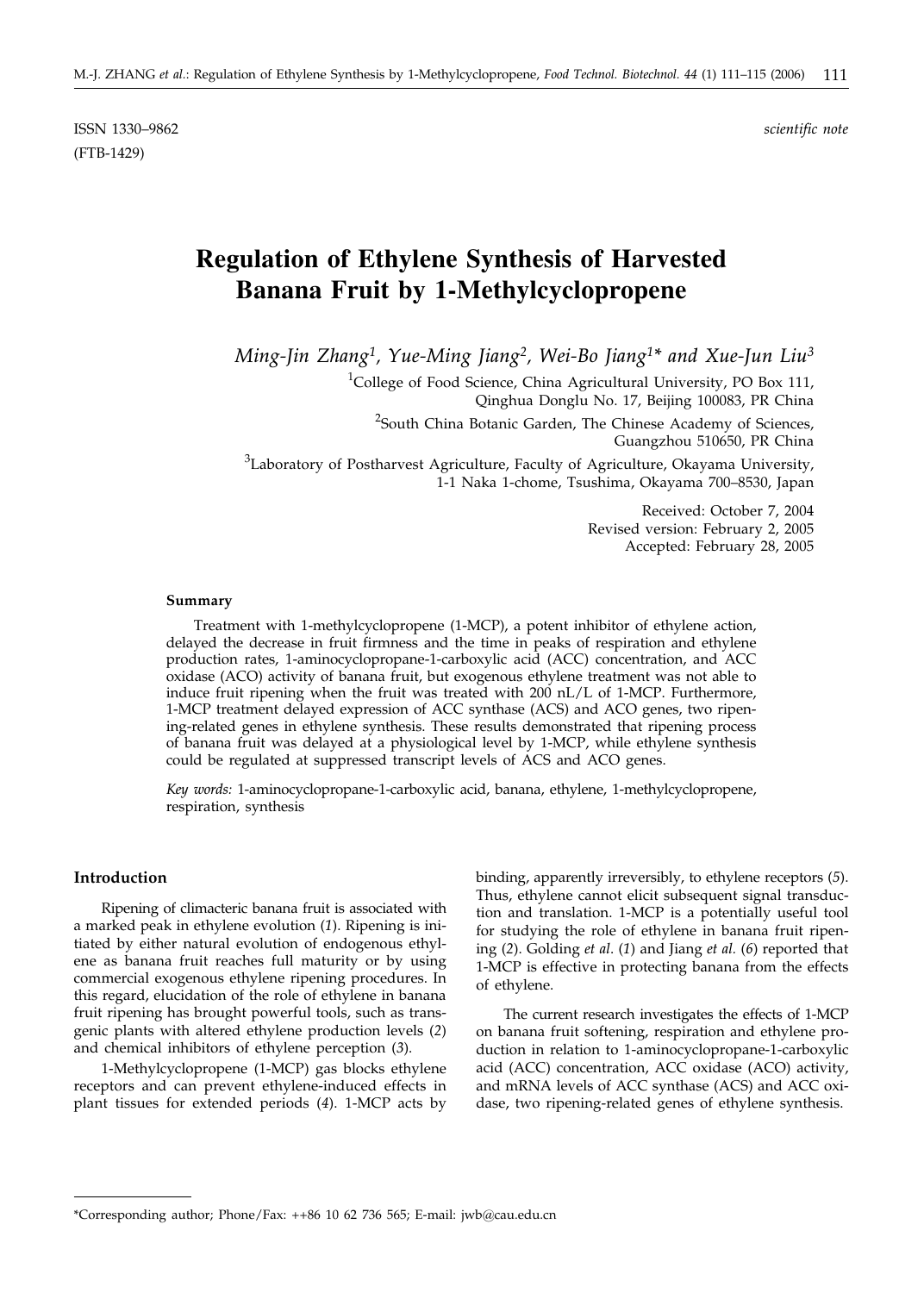## **Materials and Methods**

#### *Plant materials*

Mature green banana (*Musa* sp., AAA group, cv. Zhonggang) grown in Guangdong Province, China, was purchased from a wholesale agency. The fruit fingers were cut out from banana hands, and selected for uniformity and size. Any bruised or diseased fruit was discarded. The fruit, before any treatment, were dipped for 3 min in 250  $\mu$ L/L of Sportak<sup>TM</sup> fungicide solution, and then allowed to air-dry. Sportak prevents post harvest diseases of banana fruits.

#### *1-MCP treatment*

1-Methylcyclopropene (1-MCP) was released from a commercial powdered formulation (EthylBloc, Rohm and Haas China, Inc.) as described before (*7*).

Three experimental repeats were carried out. Bananas (about 5 kg, 30 fruit units for each repeat, altogether 15 kg) were exposed to 200 nL/L of 1-MCP in a 50-L plastic-film tent for 24 h at 20  $^{\circ}$ C (80–90 % RH) and then stored openly under the same conditions of temperature and humidity. Control fruit were subjected to the same conditions without exposure to 1-MCP.

# *Measurements of firmness, respiration and ethylene production rates, ACO activity, ACC concentration*

Fruit firmness was measured at the middle cross section of the fruit with a firmness tester (Gaoke Inc., Jiangshu, China). Five fruit fingers were measured at each sampling time.

For assays of respiration and ethylene production rates, the fruit (6 fruit fingers, about 1 kg) were sealed in glass jars (10 L, 3 repeat jars) for 2 h at 20  $^{\circ}$ C on the sampling day. Afterwards, the fruit was taken out of the jars and stored open at 20 °C (80–90 % RH). Gas samples for analysis of ethylene and  $CO<sub>2</sub>$  were withdrawn from the jar through a rubber septum in each lid. Ethylene content in the gas samples was determined by gas chromatography (Shimadzu, GC17A) using an activated alumina column and a flame ionization detector.  $CO<sub>2</sub>$ concentration in the gas samples was also determined by a gas chromatography according to Jiang *et al*. (*8*).

ACO activity in the pulp was determined by measuring the conversion of exogenous ACC to ethylene as described previously (*8*). Pulp tissues (2 g of fresh mass) were cut into 0.1-mm discs and placed in a 20-mL vial containing 3 mL of 2 mM ACC. Sealed flasks were then incubated at 25  $\degree$ C for 1 h, and gas samples were taken thereafter for ethylene analysis by gas chromatography. Samples incubated in the absence of ACC served as controls. The activity of ACO was expressed as ethylene production in  $\mu$ L/(kg·h).

For ACC concentration assay, about 2 g of fresh pulp tissue were homogenized with 5 mL of 95 % ethanol and centrifuged at 10 000  $\times g$  for 15 min at 4 °C. The supernatant was collected for ACC content analysis. ACC was measured directly in the aqueous extract according to the method by Lizada and Yang (*9*).

The analyses described above were done in triplicate.

# *Isolation of cDNAs and preparation of the probes*

cDNAs of ACC synthase and ACC oxidase were supplied by Professor Akitsugu Inaba (Faculty of Agriculture, Okayama University, Japan) and then amplified by polymerase chain reaction (PCR) using RNA from the banana fruit pulp as the template. Probes were synthesized using a DECA prime II DNA Labeling Kit (Ta-KaRa, Japan) with [<sup>32</sup>P] dATP as the label by the method of Liu *et al*. (*10*).

#### *RNA extraction and Northern blot analyses*

Total RNA was extracted from banana flesh tissue as described by Liu *et al.* (*10*). Northern blot analyses were carried out according to Jiang *et al.* (*11*). RNA samples  $(15 \mu g)$  were resolved on 1 % agarose/formaldehyde gels, and blotted to nitrocellulose filters. RNA blots were pre-hybridized and hybridized in formamide buffer at 42 °C. Final wash of the RNA blots was done in  $0.5 \times$  SSC, 0.1 % sodium dodecyl sulfate (SDS) at 60 °C. Probes were <sup>32</sup>P-labeled by the random priming method, and included cDNAs of ACC synthase and ACC oxidase. Equal reactivity and amount of RNA in all samples were verified by hybridization with <sup>32</sup>P-labeled actin.

#### *Statistical analysis*

All statistical analyses were performed with SPSS10.0. Data were analyzed by Duncan's multiple tests. Mean separations were performed using the least significant difference method.

# **Results and Discussion**

#### *Effects of 1-MCP treatment on fruit firmness*

Firmness in control banana fruit decreased as holding time progressed at 20  $^{\circ}$ C, but there was not significant difference (p>0.05) in the firmness between control fruit and 1-MCP-treated fruit in less than 4 days of storage. After 4 days of storage, the firmness of the control fruit decreased rapidly (Fig. 1A). The firmness of control fruit decreased to  $0.2 \text{ kg/cm}^2$ , while MCP-treated fruit had a firmness of 4.2 kg/cm<sup>2</sup> after 14 days of storage, which indicated that 1-MCP treatment inhibited fruit softening. Furthermore, a rapid decrease in firmness of 1-MCP-treated fruit was observed after 21 days of storage, and the firmness decreased to  $0.3 \text{ kg/cm}^2$  when the 1-MCP-treated fruit were stored for 28 days. Similar results were observed by Jiang *et al*. (*12*), who reported that banana ripening was inhibited effectively by the addition of 1-MCP into sealed polyethylene bags.

# *Effects of 1-MCP treatment on respiration and ethylene production rates*

Respiration rate of banana fruit increased, then reached a peak after 12 days of storage, and finally decreased rapidly (Fig. 1B). 1-MCP treatment significantly delayed the peak in ethylene production. There was a lower respiration rate of 1-MCP-treated fruit compared to that of control fruit in less than 6 days of storage. However, the respiration rate of 1-MCP-treated fruit increased after 12 days of storage and reached a peak after 20 days of storage (Fig. 1B).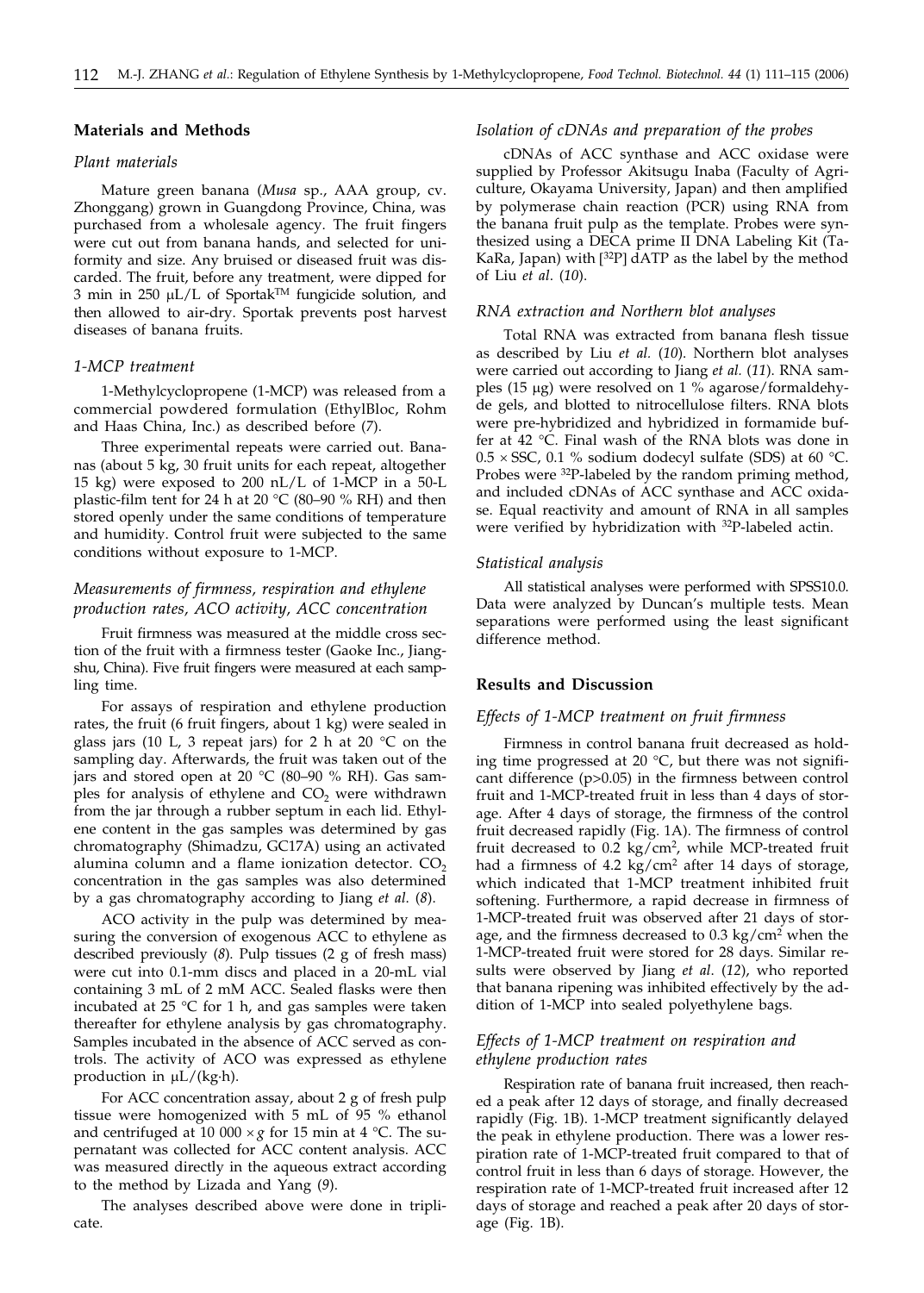

**Fig. 1.** Effects of 1-MCP on firmness (A) and respiration rate (B) of banana fruit. Banana fruit were exposed to 200 nL/L of 1-MCP for 24 h, then constantly stored in air  $(\blacksquare)$ . Control fruit (O) was subjected to the same conditions without exposure to 1-MCP. The data is mean value of 6 replicates  $\pm$  S.E. (as vertical bars) for firmness or mean of 3 replicates  $\pm$  S.E. for the respiration rate

Ethylene production rate increased during storage, and then reached a peak after 12 days of storage. 1-MCP treatment significantly delayed the peak of ethylene production. The 1-MCP-treated fruit exhibited an ethylene production peak when stored for 20 days (Fig. 2A). In addition, exposure of 1-MCP-treated fruit, stored for 4, 8 or 12 days, to 20  $\mu$ L/L of ethylene had no significant effects on the time in the ethylene production peak (data not shown), which confirmed further that response of the 1-MCP-treated fruit to ethylene depended on the synthesis of new ethylene sites needed to mediate banana fruit softening (*6*).

# *Effects of 1-MCP treatment on ACO activity*

ACO activity of control fruit increased slowly during storage and then reached a peak after 12 days of storage (Fig. 2B). 1-MCP treatment delayed the peak in the ACC activity, which was associated with the delayed peak in the ethylene production of 1-MCP-treated fruit. The delay in the ACO activity peak by 1-MCP treatment may be attributed to blockage of ethylene reception, which prevents downstream ethylene-induced effects (*5,13*).



**Fig. 2.** Effects of 1-MCP on ethylene production (A), ACO activity (B) and ACC content (C) in the banana fruit. Banana fruit were exposed to 200 nL/L of 1-MCP for 24 h, then constantly stored in air  $(\blacksquare)$ . Control fruit (O) was subjected to the same conditions without exposure to 1-MCP. The data is mean value of 3 replicates  $\pm$  S.E. (as vertical bars)

# *Effects of 1-MCP treatment on ACC concentration in banana pulp*

As shown in Fig. 2C, ACC concentration in control fruit increased rapidly during storage and then reached a peak after 4 days of storage, whereas increase in the ACC concentration was delayed significantly by 1-MCP treatment. The 1-MCP-treated fruit reached a maximum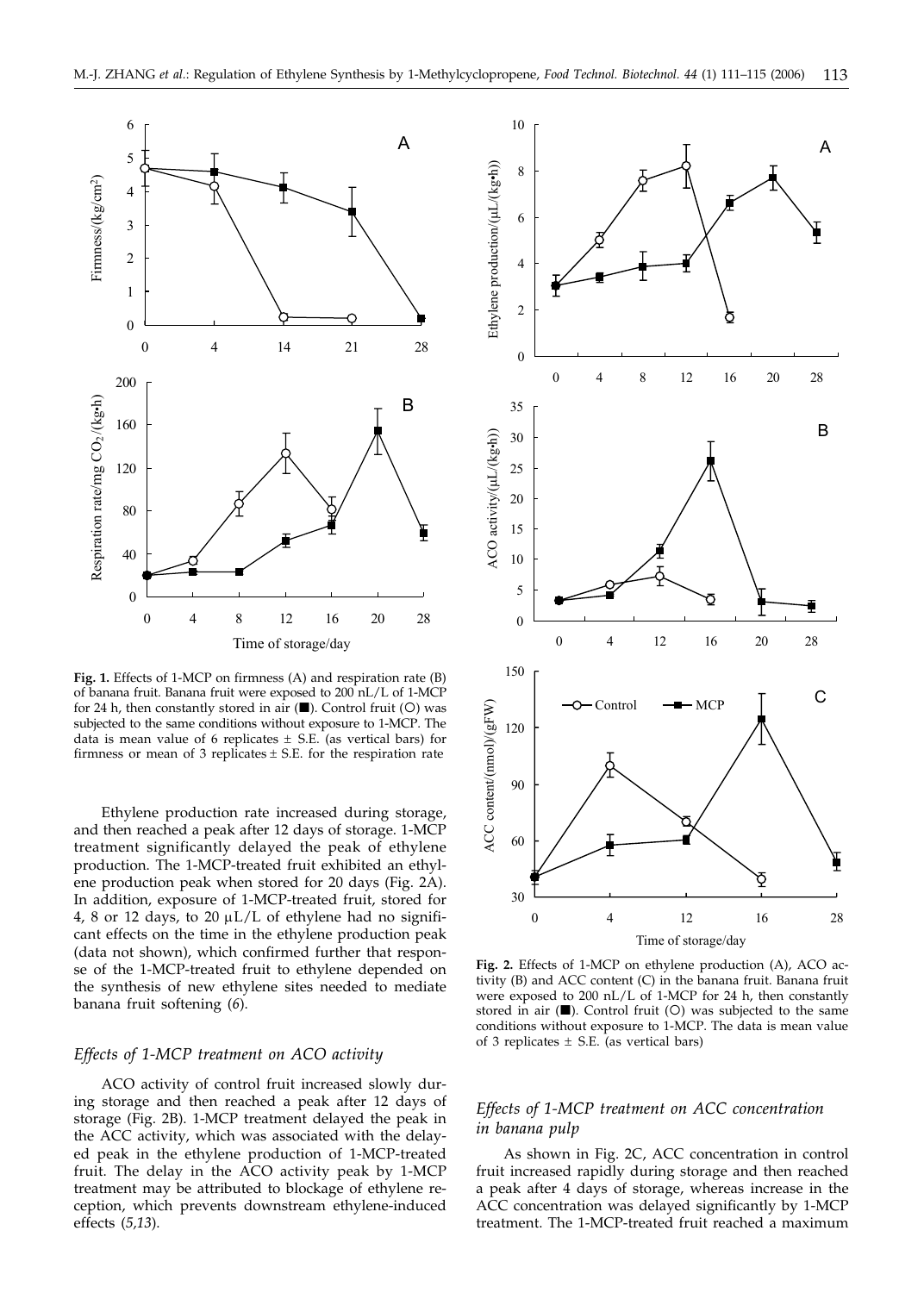value of ACC concentration after 16 days of storage. Thus, reduced ethylene production of banana fruit by 1-MCP treatment was attributed to blockage of ACC synthesis. However, 1-MCP treatment could not completely inhibit ACC accumulation in banana fruit (Fig. 2C), which is in agreement with the result of Pathak *et al.* (*14*). These results further elucidate why the 1-MCP- -treated banana fruit can also ripen, showing changes such as softening (Fig. 1A).

# *Effects of 1-MCP treatment on expression of ACS and ACO genes*

Control fruit showed a maximum expression of ACS and ACO genes after 4 days of storage (Fig. 3). The increases in ACO and ACO mRNAs with fruit ripening were delayed by 1-MCP treatment. The expression of ACS and ACO genes during fruit ripening is believed to be stimulated by ethylene (*13,14*). Various inhibitors of ethylene action have been used to repress ethylene-related gene expression (*3,5*). Here, it is shown that ACS and ACO transcript levels were suppressed by 1-MCP treatment (Fig. 3).



**Fig. 3.** Effects of 1-MCP on expression of ACS and ACO genes of banana fruit. Banana fruit were exposed to 200 nL/L of 1-MCP for 24 h, then constantly stored in air. Control fruit was subjected to the same conditions without exposure to 1-MCP. Each lane contains  $15 \mu g$  of mRNA for ACS and  $2 \mu g$  of mRNA for ACO. Actin was used as an internal control to normalize the amount of mRNA loaded

# **Conclusion**

Banana is a climacteric fruit and its ripening depends on the perception of ethylene (*1,15*). In this study, non-1-MCP-treated fruit reached peaks in ACC concentration and expression of ACS and ACO genes after 4 days of storage, which preceded the time in peaks of respiration and ethylene production rates (Figs. 1B, 2 and 3). Thus, enhanced ability of ACC synthesis is the characteristic that triggers fruit ripening, whereas increased conversion of ACC to ethylene, and respiration and ethylene production rates, and decreased firmness can be ripening-related physiological changes. The study corroborates the theory that expression of ACO and ACO genes of 1-MCP-treated fruit, based upon North-

ern blot analyses of ACO and ACO mRNAs, enhanced over their holding time. In conclusion, physiological changes associated with banana fruit ripening were delayed by inhibiting ethylene perception, while ethylene synthesis of banana fruit by 1-MCP can be regulated at suppressed transcript levels of ACS and ACO genes.

# *Acknowledgments*

This work was supported in part by the National Natural Science Foundation of China (Grant no. 30430490) and the Guangdong Provincial Science Foundation, China (Grant no. 2000979).

#### **References**

- *1.* J.B. Golding, D. Shearer, W.B. McGlasson, S.G. Wyllie, Relationships between respiration, ethylene, and aroma production in ripening banana, *J. Agric. Food Chem. 47* (1999) 1646–1651.
- *2.* A.J. Hamilton, G.W. Lycett, D. Grierson, Antisense gene that inhibits synthesis of the hormone ethylene in transgenic plants, *Nature, 346* (1990) 284–287.
- *3.* S.M. Blankenship, J.M. Dole, 1-Methylcyclopropene: A review, Postharvest Biol. Technol. 28 (2003) 1-25.
- *4.* M. Serek, E.C. Sisler, M.S. Reid, Novel gaseous ethylene binding inhibitor prevents ethylene effects in potted flowering plants, *J. Am. Soc. Hort. Sci. 119* (1994) 1230–1233.
- *5.* E.C. Sisler, M. Serek, Inhibitors of ethylene responses in plant at the receptor level: Recent developments, *Physiol. Plant.* 100 (1997) 577-582.
- *6.* Y. Jiang, D.C. Joyce, A.J. Macnish, Responses of banana fruit to treatment with 1-methylcyclopropene, *Plant Growth Regul.* 28 (1999) 77-82.
- *7.* W.B. Jiang, Q. Sheng, X.J. Zhou, M.J. Zhang, X.J. Liu, Regulation of detached coriander leaf senescence by 1-methylcyclopropene and ethylene, *Postharvest Biol. Technol. 26* (2002) 339–345.
- *8.* W.B. Jiang, S. Mayak, A.H. Halevy, The mechanism involved in ethylene-enhanced ethylene synthesis in carnations, *Plant Growth R*eg*ul*. *14* (1994) 133–138.
- *9.* M.C.C. Lizada, S.F. Yang, A simple and sensitive assay for ACC, *Anal. Biochem. 100* (1979) 140–145.
- *10.* X.J. Liu, S. Shiomi, A. Nakatsuka, Y. Kubo, R. Nakamura, A. Inaba, Characterization of ethylene biosynthesis associated with ripening in banana fruit, *Plant Physiol. 121* (1999) 1257-1265.
- *11.* W.B. Jiang, S. Mayak, D. Weiss, A.H. Halevy, Regulation of a petal-specific ethylene-induced 70 kD protein from carnation, *Physiol. Plant. 92* (1994) 219–226.
- *12.* Y. Jiang, D.C. Joyce, A.J. Macnish, Extension of the shelf life of banana fruit by 1-methylcyclopropene in combination with polyethylene bags, *Postharvest Biol. Technol. 16* (1999) 187-193.
- *13.* F.A. Hoeberichts, L.H.W. Van, E.J. Woltering, Ethylene perception is required for the expression of tomato ripening-related genes and associated physiological changes even at advanced stages of ripening, *Postharvest Biol. Technol.* 26 (2002) 125-133.
- *14.* N. Pathak, M.H. Asif, P. Dhawan, M.K. Srivastava, P. Nath, Expression and activities of ethylene biosynthesis enzymes during ripening of banana fruits and effect of 1-MCP treatment, *Plant Growth Regul*. *40* (2003) 11**–**19.
- *15.* J.M. Lelievre, A. Latche, B. Jones, M. Bouzayen, J.C. Pech, Ethylene and fruit ripening, *Physiol*. *Plant. 101* (1997) 727– 739.